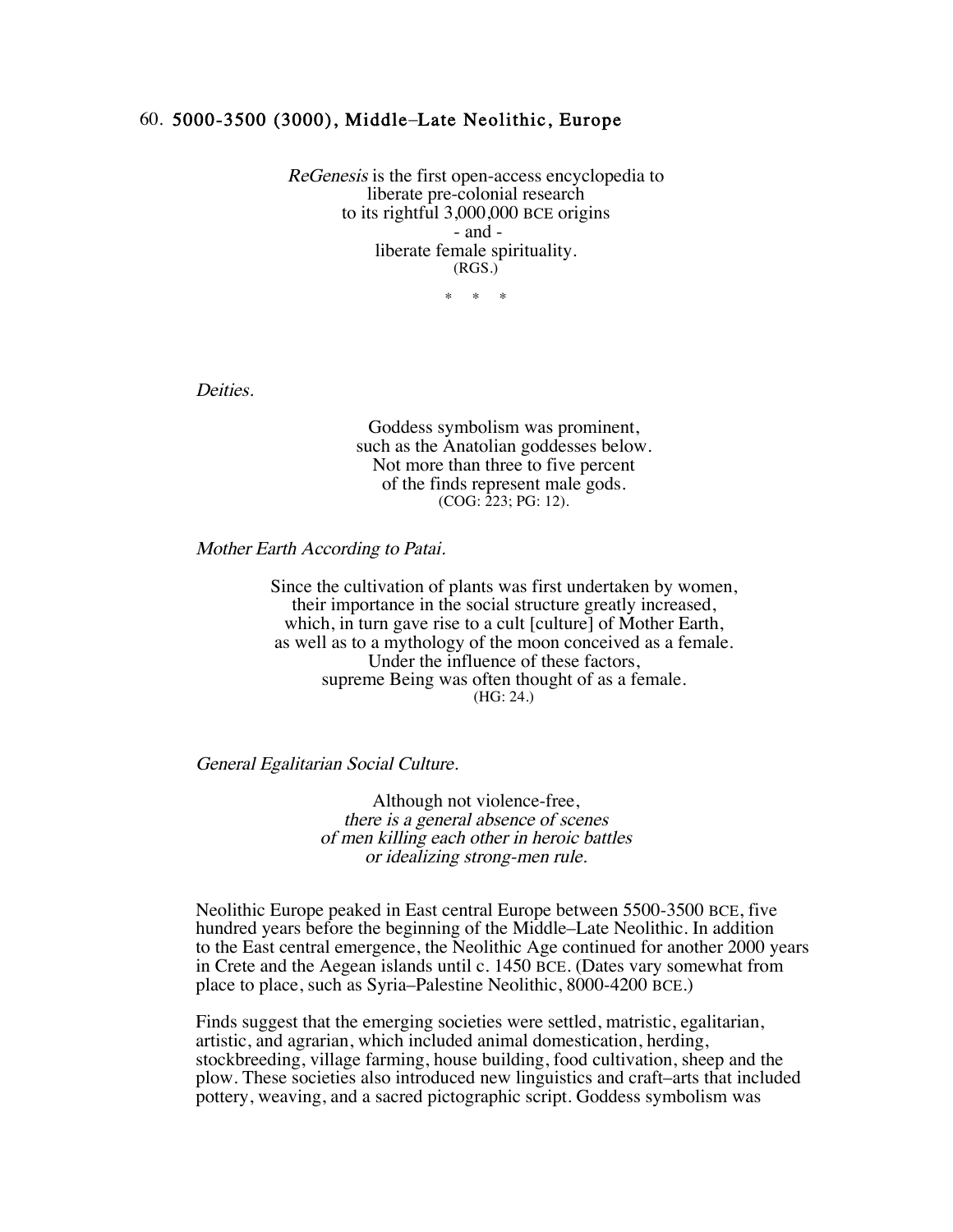prominent, such as the Anatolian goddess. (See below.) Not more than three to five percent of the finds represent gods. (COG: 223; PG: 12.) Although trade was beginning, there is little to no evidence of territorial aggression (COG: 48). (POTW: 15; CAH: Vol. 1, Part 1; PDA; CEOA; COG.) (Further research pending on other cultures.)

Evidence [of pictographic] writing is primarily from east-central Old Europe that includes 'the Vinca and Tisza culture groups \* in the Morava, Danube, and Tisza basins of [former] Yugoslavia, eastern Hungary, northwestern Bulgaria, and western Romania, and of the Karanovo culture in central Bulgaria and southern Romania' (COG: 309). The possibility of a sacred script challenges the view that the Sumerians invented script 2000 years later. While the later Sumerian script was used to document commercial-administrative activities, the Balkan script was for ritual purposes rather than commercial inventory and legal documents. \* For images of Vinca –Tisza (Central Balkans) signs and symbols, see Google Images, and use the phrase: "Jela Transylvania Neolithic sign" (RGS: 5000-3500/3000, Middle-Late Neolithic, Europe).

According to M. M. Winn (PW), \* the emergence of sacred script in the Vinca – Tisza culture includes:

- a) V (chevron): 35; 72; 79; 142; 231,
- b) V with small centered vertical line: 82; 97; 142; 189; 142; 353,
- c) double V (chevron): 97-98; 144,
- d) labyrinth: 100; 155; 351; 410,
- e) single spiral labyrinth: 45; 155; 333,
- f) spiral: 261,
- g) triangle: 88; 114; 121; 186; 231,
- h) concentric circle and dot: 90; 119; 148; 313,
- i) KA: 41; 80; 119; 151; 180,
- j) double-axe (labrys): 184, \*\*
- k) tryfus (triske triskele): 245; 321,
- l) double goddess: 327,
- m) V (chevron) with emerging bush: 366,
- n) Vinca and Uruk script comparisons: 218-220 and Chapter VII, and
- o) M (amniotic fluid or Egyptian and Greek  $mu =$  water): 35; 119; 353. \*\*\*

\* The above is in addition to the many other authors cited throughout

Re-Genesis. (GGE; LOG; WCG; TKC; BBA; TFW; TWKP; TAW; TLG.)

\*\* Interpretations of the labrys include: the labia; butterfly; chrysalises; double axe; and figure 8. (Also see Native American Banner stones.)

\*\*\* According to the Darnells (1999), M is the hieroglyphic for water and later the Semitic letter M. (DOE.) Also, according to Gimbutas (1989), "the aquatic significance of the M sign seems to have survived in the Egyptian hieroglyph M, mu, meaning water, and in the ancient Greek letter M, mu." (LOG: 19.) (OG: 11.)

Archaeomythology (Diversity) Method: A brief selection of Neolithic Europe/Old European works that highlight archaeology, mythology, proto – script including logographic or ideographic writing, linguistics, signs, symbols, folksongs, and other matristic considerations that may challenge perennial silos and other dominant endeavors.

Biggs, Sharon M. The Silo Effect: Invisible Barriers That Can Destroy Organizational Teams. San Bernardino, CA: no pub., 2014. (TSE.)

Cavalli-Sforza, Luigi Luca, and Francesco Cavalli-Sforza. The Great Human Diasporas: The History of Diversity and Evolution. New York, NY: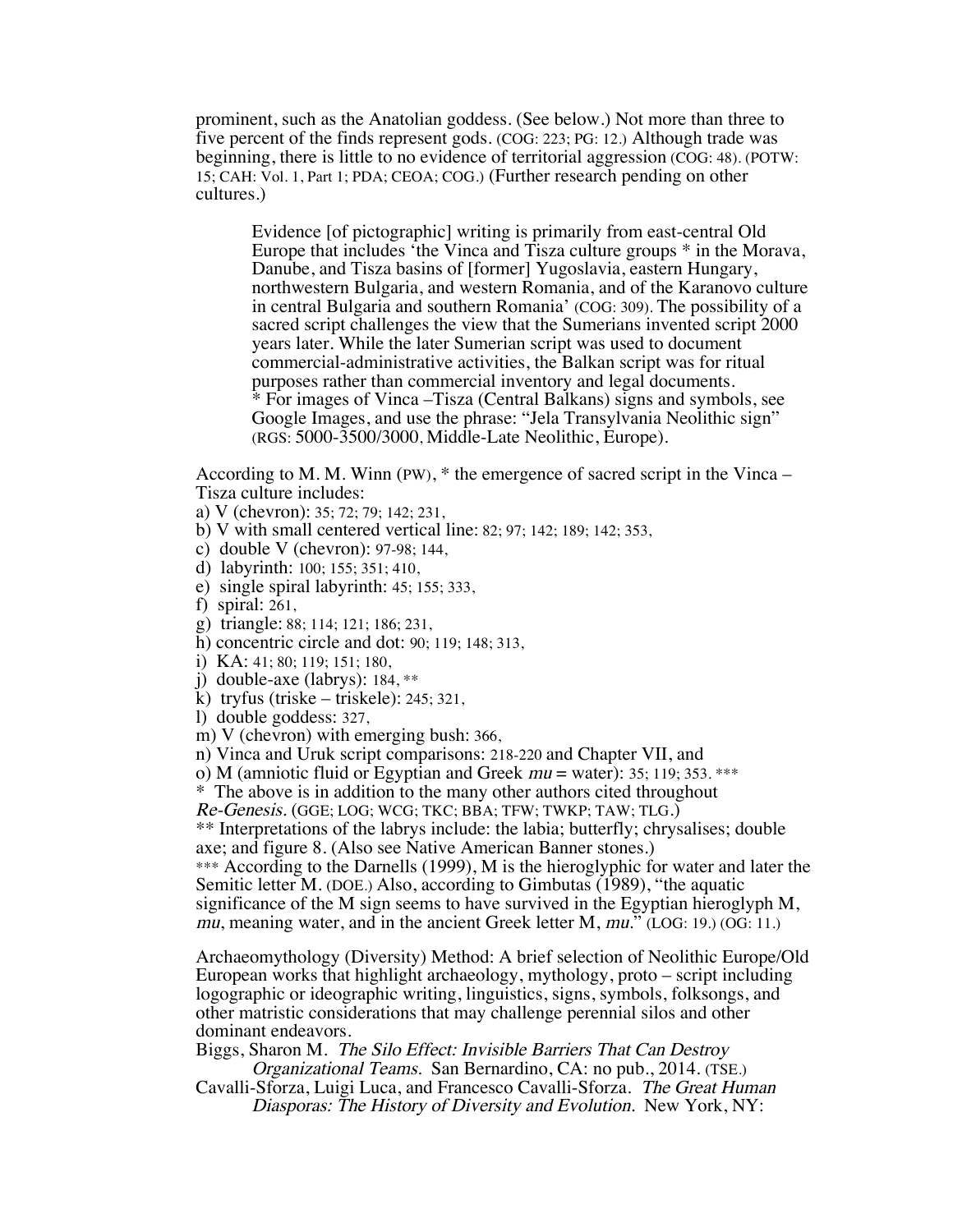Helix Books, 1995. (GHD.)

- Cavalli-Sforza, Luigi Luca. "Genetic Evidence Supporting Marija Gimbutas' Work on the Origin of Indo-European People." From the Realm of the Ancestors: An Anthology in Honor of Marija Gimbutas. Ed. Joan Marler. Manchester, CT: Knowledge, Ideas and Trends, Inc., 1997. 93-101. (GE.)
- Eisler, Riane Tennenhaus. The Chalice and the Blade: Our History, Our Future. San Francisco: Harper and Row, 1987. (CB.)
- \_\_\_\_\_. "Rediscovering Our Past, Reclaiming Our Future: Toward a New Paradigm for History." From the Realm of the Ancestors: An Anthology in Honor of Marija Gimbutas. Ed. Joan Marler. Manchester, CT: Knowledge, Ideas and Trends, Inc., 1997. 335-349. (ROP.)
	- \_\_\_\_\_. "The Battle Over Human Possibilities: Women Men, and Culture Transformation." Societies of Peace: Matriarchies Past, Present and Future: Selected Papers, First World Congress on Matriarchal Studies, 2003, Second World Congress on Matriarchal Studies, 2005. Ed. Göttner-Abendroth, Heide. Toronto, Canada: Inanna Publications, 2009. 269- 282.(BOH.)
- Gimbutas, Marija Alseikaite. The Language of the Goddess. San Francisco, CA: Harper San Francisco, 1989. (LOG.)
	- \_\_\_\_\_. The Civilization of the Goddess: The World of Europe. San Francisco, CA: Harper San Francisco, 1991. 43, 47-49. (COG.)
- \_\_\_\_\_. "Three Waves of the Kurgan People into Old Europe, 4500-2500 B.C." Eds. Miriam Robbins Dexter, and Karlene Jones-Bley. Journal of Indo-European Studies Monograph No. 18 (1997): 240-268. (TWKP.)
- Haarmann, Harald. Early Civilization and Literacy in Europe: An Inquiry into Cultural Continuity in the Mediterranean World. New York, NY: Mouton de Gruyter, 1996. (ECLE.)
	- \_\_\_\_\_. Ancient Knowledge, Ancient Know-How, Ancient Reasoning: Cultural Memory in Transition, from Prehistory to Classical Antiquity and Beyond. Amherst, NY: Cambria Press, 2013. (AN.)
- Journey of Man. Dir. Jennifer Beamish. Eds. Clive Maltby, Gregers Sall, and Spencer Wells. Tigress Productions, Public Broadcasting Service (U.S.), et al. 1 videodisc (120 min.) PBS Home Video, 2004. (JOM.)
- Keller, Mara Lynn. "The Interface of Archaeology and Mythology: A Philosophical Evaluation of the Gimbutas Paradigm." From the Realm of the Ancestors: An Anthology in Honor of Marija Gimbutas. Ed. Joan Marler. Manchester, CT: Knowledge, Ideas and Trends, Inc., 1997. 381- 398. (IAM.)
- Mallory, James P. In Search of the Indo-Europeans: Language, Archaeology and Myth. London, England: Thames and Hudson, 1990. (SIE.)
- Marler, Joan, Ed. From the Realm of the Ancestors: An Anthology in Honor of Marija Gimbutas. Manchester, CT: Knowledge, Ideas and Trends, Inc., 1997. (FRA.)
- \_\_\_\_\_. The Danube Script: Neo-Eneolithic Writing in Southeastern Europe. Sebastopol, CA: Institute of Archaeomythology, 2008. (TDS.)
- Marler, Joan. "The Iconography and Social Structure of Old Europe: The Archaeomythological Research of Marija Gimbutas." Societies of Peace: Matriarchies Past, Present and Future: Selected Papers, First World Congress on Matriarchal Studies, 2003, Second World Congress on Matriarchal Studies, 2005. Ed. Göttner-Abendroth, Heide. Toronto, Canada: Inanna Publications, 2009. (ISS.)
- Marler, Joan, and Miriam R. Dexter, Eds. Signs of Civilization: Neolithic Symbol System of Southeast Europe. Novi Sad, Hungary: Institute of Archaeomythology, 2009. (SC.)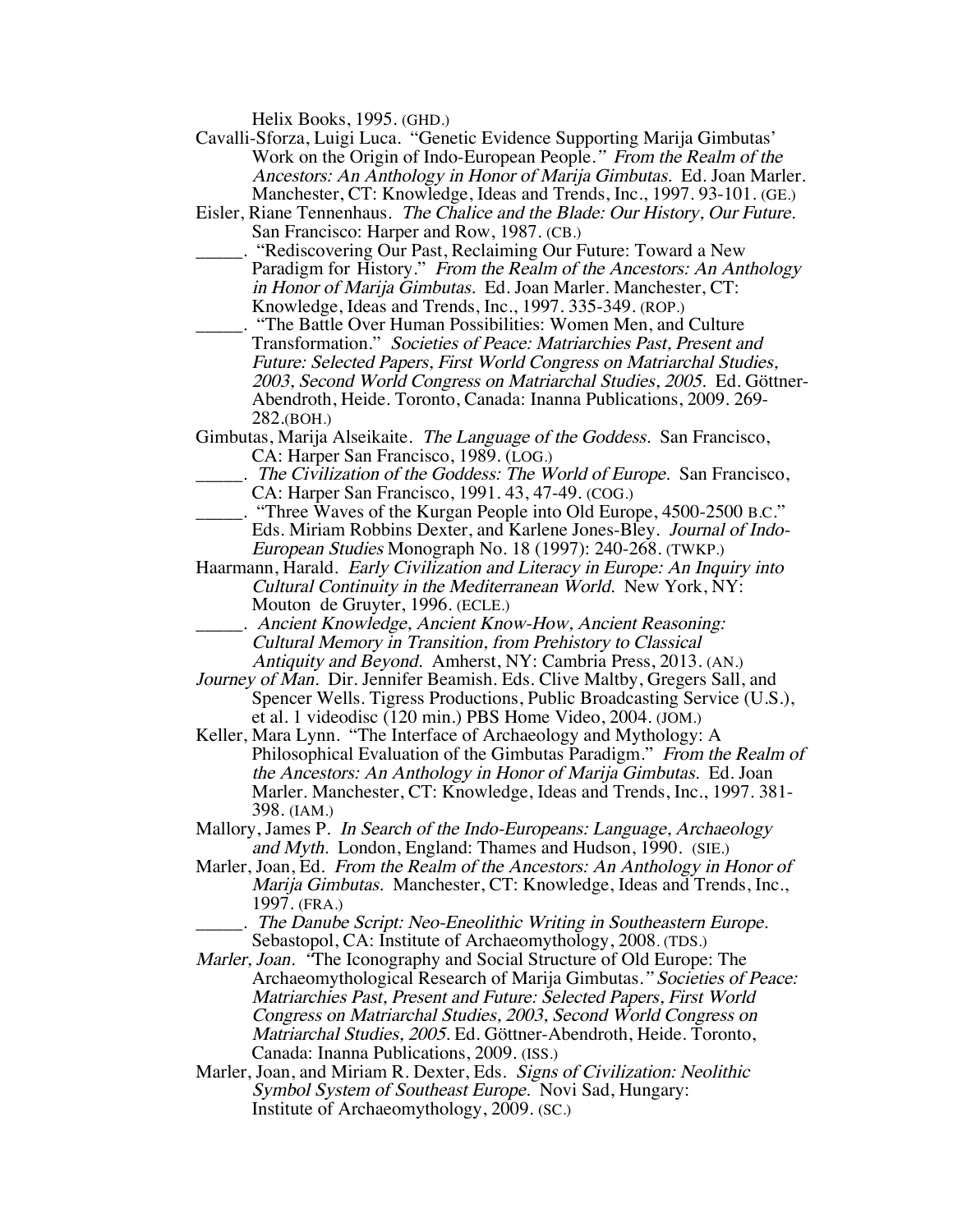- Meador, Betty De Shong. A Sagidda of Inanna. Tran. Betty De Shong Meador. Handout for "Inanna," CIIS Workshop, 11-17-1996. (ASOI.)
	- $\overline{\ }$ . Inanna: Lady of the Largest Heart. Austin, TX: University of Texas Press, (2000). (ILLH.)
- Metzner, Ralph. The Well of Remembrance: Rediscovering the Earth Wisdom Myths of Northern Europe. Boston, MA: Shambhala, 1994. (WOR.)
- Poruciuc, Adrian. Prehistoric Roots of Romanian and Southeast European Traditions. Eds. Joan Marler, and Miriam R. Dexter. Sebastopol, CA: Institute of Archaeomythology, 2010. (PRR.)
- Reason, Peter. Participation in Human Inquiry. London, England: Sage, 1994. (PHI.)
- Spretnak, Charlene. "Beyond Backlash: An Appreciation of the Work of Marija Gimbutas." Journal of Feminist Studies in Religion 12.2 (Fall 1996): 91-98. (BBAW.)
- Wade, Nicholas. "The Tangled Roots of English: Proto-Indo-European, the Precursor to Many Languages, May Have Been Spread by Force, Not Farming." New York Times, Feb. 24, 2015: Di, D6. (TRE.)
- Winn, Milton M. The Signs of Vinca Culture: An Internal Analysis: Their Role, Chronology and Independence from Mesopotamia. Los Angeles, CA: University of California, 1973. (PW.)
- Winn, Shan M. M. Pre-writing in Southeastern Europe: The Sign System of the Vinca Culture, ca. 4000 B.C. Calgary, Canada: Western Publishers, 1981. (PW2.)

Alternate considerations include: Brian Hayden, 2002; Ian Hodder in "Scientific American," 2004; Conkey and Tringham, 1994; Colin Renfrew, 2003; Goodison and Morris, 1998; and Michael Balter, 2005.

Further research:

- Anthony, David W. The Horse, the Wheel, and Language: How Bronze–Age from the Eurasian Steppes Shaped the Modern World. Princeton, NJ: Princeton University Press, 2007. (HWL)
- Rigoglioso, Marguerite. "The Disappearing of the Goddess and Gimbutas: A Critical Review of The Goddess and the Bull." Journal of Archaeomythology 3.1 (Spring-Summer 2007): 95-105. (DGG.)

For further linguistic symbol systems including the V/triangle/vulvic engravings and gender emergence:

- Caldwell, Duncan. "Supernatural Pregnancies: Common Features and New Ideas Concerning Upper Paleolithic Feminine Imagery." Arts & Cultures. Geneva, Switzerland: Barbier-Mueller Museums, 2010. 52-75. (SPC.)
- Christ, Carol P. "Why Women Need the Goddess: Phenomenological, Psychological, and Political Reflections." Womanspirit Rising: A Feminist Reader in Religion. Eds. Carol P. Christ, and Judith Plaskow. San Francisco, CA: Harper & Row, 1979. 71-86. (WWN.)
- Clottes, Jean, and J. David Lewis-Williams. The Shamans of Prehistory: Trance and Magic in the Painted Caves. Trans. Sophie Hawkes. New York, NY: Harry N. Abrams, 1998. (SOP.)
- Conroy, L. P. "Female Figurines of the Upper Paleolithic and the Emergence of Gender." Women in Archaeology: A Feminist Critique. Eds. Hilary du Cros and Laurajane Smith. Canberra, Australia: Dept. of Prehistory, Research School of Pacific Studies, Australian National University, 1993. 153-160. (FF.)

Gimbutas, Marija Alseikaite. The Living Goddesses. Supplemented and Ed.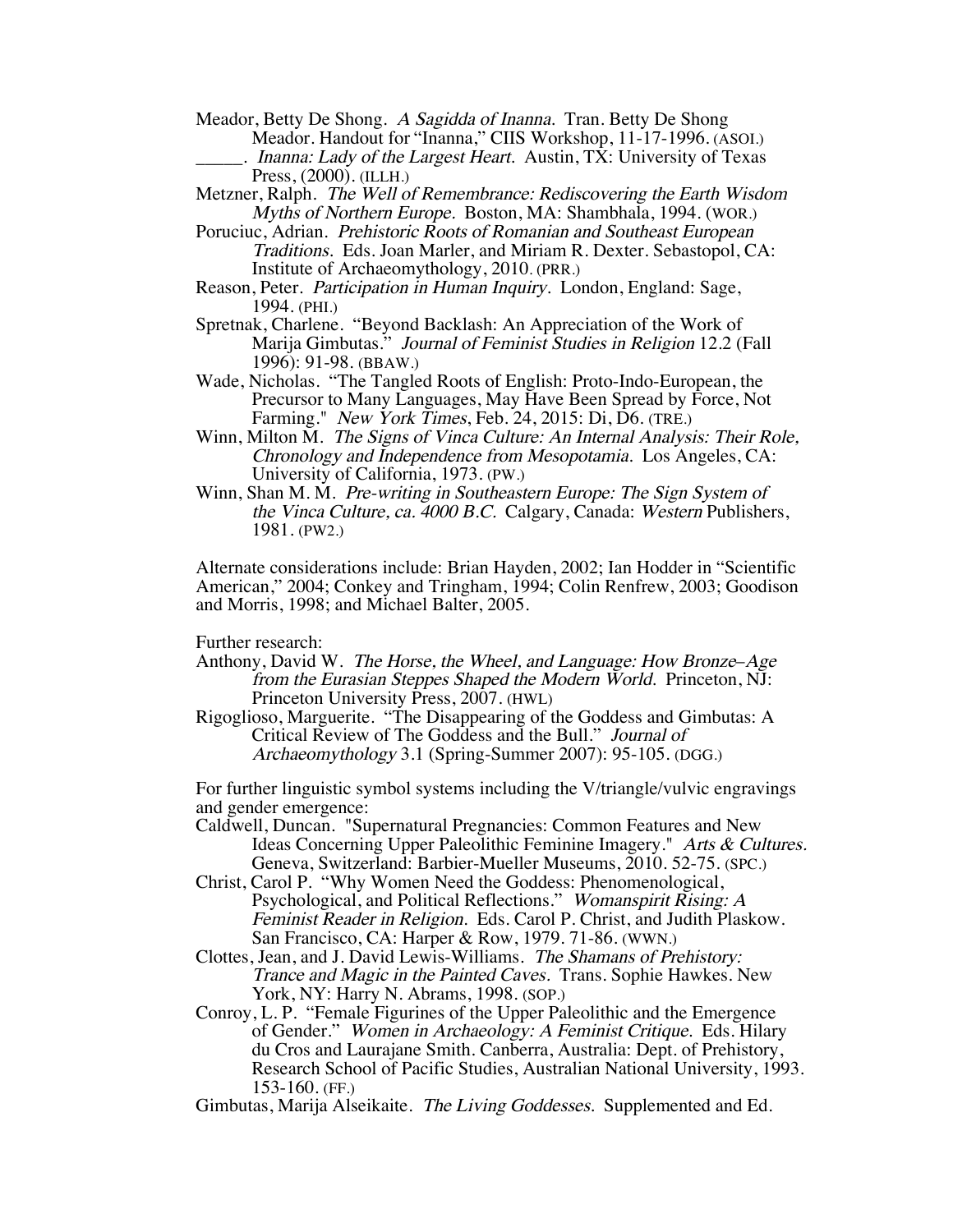by Miriam Robbins Dexter. Berkeley, CA: University of California Press, 1999. Proof copy. 27, 54. (TLG.)

Joan, Eahr Amelia. "Ochre's Living Lineage: The Gyne-Morphic Bloodline of Spirituality." 2017. (OLL.)

Lewis-Williams, David J. The Mind in the Cave: Consciousness and the Origins of Art. London, England: Thames and Hudson, 2002. (MIC.)

McCoid, Catherine Hodge and LeRoy D. McDermott. "Toward Decolonizing Gender." American Anthropologist 98.2 (Jun.

1996): 319-326. (TDG.)

IT\_RPT\_S2\_R3\_SL5\_S583.jpg VS. > IT\_RPT\_ R3\_SL5\_S583.jpg IMAGE: LADY OF THE BEASTS (CYBELE): ÇATAL HÜYÜK, (ANATOLIA) TURKEY. PHOTO: © GSA. DESCRIPTION: LADY OF THE BEASTS OR LADY OF THE ANIMALS \* (EARLIEST KNOWN FIGURE OF CYBELE), SEATED BETWEEN TWO LIONS/FELINES: ÇATAL HÜYÜK, (ANATOLIA) TURKEY.

SLIDE LOCATION RE-GENESIS PHASE 2, SHEET 2, ROW 3, SLEEVE 5, SLIDE #583, 6000 BCE.

IT\_RPT\_S2\_R3\_SL5\_S583.jpg VS. > IT\_RPT\_ R3\_SL5\_S583.jpg

SHOT ON LOCATION: MUSEUM OF ANATOLIAN CULTURES: ANKARA, (ANATOLIA) TURKEY.

NOTE 1: \* LADY OF THE ANIMALS, EARLIEST KNOWN FIGURE OF CYBELE. ÇATAL HÜYÜK, LEVEL II. (CAA: 15, FIG. 5; LOG: 107.)

NOTE 2: AN ICONOGRAPHIC INTERPRETATION OF THE CATHEDRA (THRONE) GODDESS INCLUDES HIEROS GAMOS. (APL: 2-23-1999.)

NOTE 3: "THE HIEROS GAMOS FROM WHENCE A ROYAL SOVEREIGN GETS HIS [OR HER] POWER AND THIS IS THE GODDESS HERSELF (APL: 2-23-1999).' NOTE 4: CAMERON PROPOSES THAT THE LADY OF THE BEASTS IS SEATED NOT

BETWEEN LIONS BUT LIONESSES. (SA: 8.)

NOTE 5: FIELDWORK PROJECT 1986.

IMAGE: SEATED WINGED DEITY: SESKLO OR CRETE, GREECE. PHOTO: © GSA. DESCRIPTION SEATED DEITY WITH WINGED ARMS IN KA POSITION DECORATED WITH ZIG-ZAG OR SERPENTINE MOTIF. SLIDE LOCATION CRETE, GREECE, SHEET 1, ROW 2, SLEEVE 2, SLIDE #2, c. 6000 BCE. CU\_CRE\_S1\_R2\_SL2\_S2. SHOT ON LOCATION: HERAKLION MUSEUM: CRETE, GREECE. NOTE 1: (LOG: 3-23.) NOTE 2: FIELDWORK PROJECT 1980-1985.

PHOTO NOTE: ILLUSTRATION ENHANCEMENT, CHRISI KARVONIDES.

IMAGE: DESCRIPTION OF CATHEDRA BIRD (BA – BIRD?) \* DEITY: VINCA, CENTRAL- BALKANS.

PHOTO: ©. DESCRIPTION OF CATHEDRA DEITY WITH SCHEMATIZED SNAKE/BIRD MASKS: VINCA (CENTRAL BALKANS). HOLES NOTED ON EARS, SHOULDERS, AND ELBOWS FOR POSSIBLE DECORATIVE OR RITUAL ITEMS.

SLIDE LOCATION NEAR EAST, SHEET 6A, ROW 4, SLEEVE 1, SLIDE #32, C. 4500-4000 BCE.

CU\_NEA\_S6A\_R4\_SL1\_S32.jpg

SHOT ON LOCATION: BRITISH MUSEUM: LONDON, ENGLAND.

NOTE 1 RE. BA – BIRD OR BA – SOUL. \*

'IN A PARALLEL IMAGE,' THE PERSONAL BA – SOUL IS ONE'S SPIRIT SOUL THAT DURING THE DEATHING PROCESS MAY HOVER OR APPEAR AS A BIRD TO JOIN WITH THE KA SOUL, THE UNIVERSAL, GAIAN – LIFE – FORCE, THE GREAT MOTHER WHO BECKONS: 'BEHOLD I AM BEHIND THEE, I AM THY TEMPLE, THY MOTHER, FOREVER AND FOREVER.' TO DIE IS TO REUNITE WITH ONE'S KA (KG: 63, 67; MG: 245-46; RGS).

NOTE 2: AN ICONOGRAPHIC INTERPRETATION OF THE CATHEDRA BIRD DEITY INCLUDES HIEROS GAMOS. (APL: 2-23-1999.)

NOTE 3: "THE HIEROS GAMOS FROM WHENCE A ROYAL SOVEREIGN GETS HIS [OR HER] POWER AND THIS IS THE GODDESS HERSELF (APL: 2-23-1999)." NOTE 4: FIELDWORK PROJECT 1998-2002.